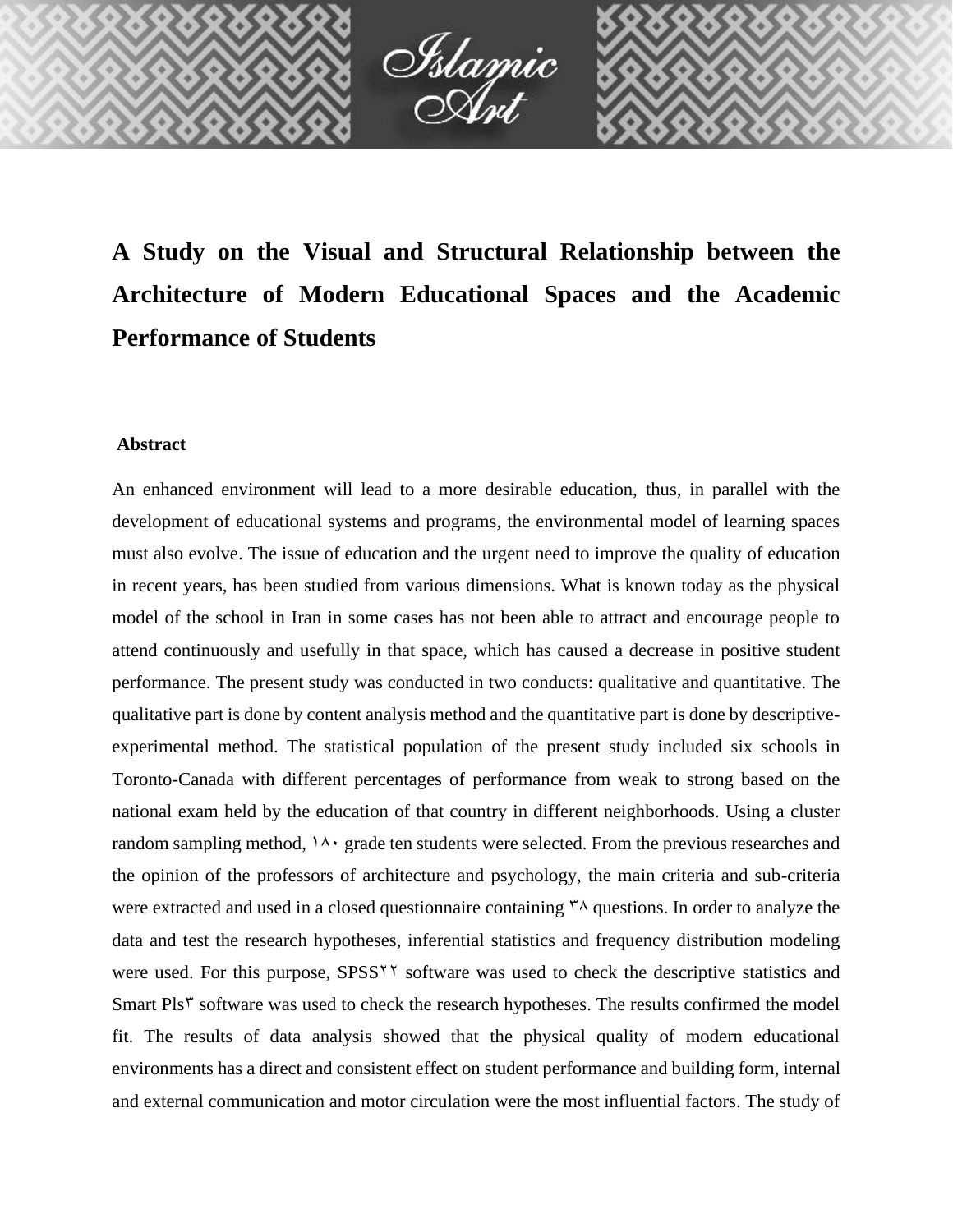all factors presented that proper design of the architecture of educational spaces is a solution to increase student productivity and improve their academic success.

### **Research aims:**

1- To study the relationship between the architectural components of modern educational spaces and the academic performance of students in Canadian schools

2- To reach a native pattern in the new educational space.

### **Research question:**

1. What is the relationship between the efficiency of modern schools and the physical components of the educational space?

2. What model can be provided to achieve an educational space that has the capacity for new teaching methods?

**Keywords**: Academic performance, Modern educational spaces, academic success, sense of place

### **Introduction**

If the educational environment is designed to meet the needs of individuals and encounter their physical and mental needs, it helps students to grow well and be eager to be present in the environment, which will have a direct impact on their performance. It can be said that proper bedding and providing a dynamic environment is one of the factors, one of the factors, or to put it better, one of the strategies to solve the problem of quality of education. The greater the connection between the student and the school, the more positive effects it has on the audience. A bond that can affect a person's memories while studying at school as well as after graduation by leaving a pleasant memory of a sense of belonging and attachment to that environment. What this study emphasizes is an emphasis on nurturing the next generation, strengthening the sense of participation of individuals, motivated and enthusiastic presence in educational spaces and, consequently, increasing academic performance in students, with the aim of examining the relationship between the components. The architecture of modern educational spaces and the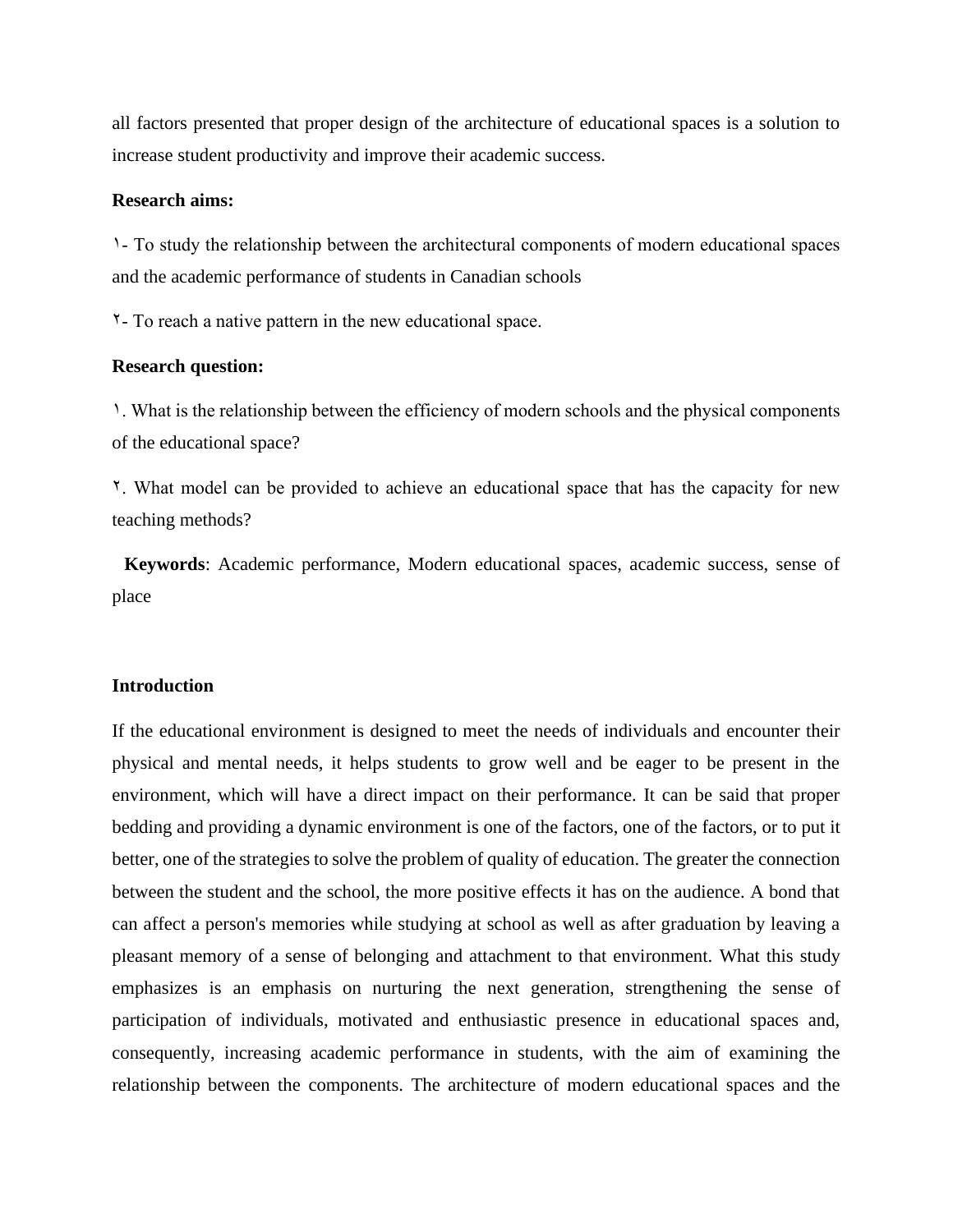academic performance of students in Canadian schools has been done and finally this study tries to reach a native pattern in modern educational spaces.

The school is a social institution and reflects the specific culture of different societies, which transmits certain worldviews, habits, customs, skills and knowledge to the mind of the child. When you first step into a new space, the set of factors in that place will have effects that will either make you want to come back to that place and look for new words for life, from different angles. You pay attention to it or, conversely, you volunteer to leave there faster. This issue is very important at the age of  $\sqrt{2}$  due to lack of intellectual employment. Teaching is not just in the classroom; The classroom is a part of the educational space that, although it has a direct impact on the teaching method, it must be related to other spaces (whether open or closed) and to the user of the space, so that they cannot be separated. Previous and new studies, which are a combination of several studies in this field, show that inadequate facilities negatively affect students' progress and associate physical quality with student progress. (Clark,  $\mathbf{Y} \cdot \mathbf{Y}$ ; Dadak,  $\mathbf{Y} \cdot \mathbf{Y}$ ; Artman and Lemsters, 1997; Artman and Lemsters, 1994; McGuffie, 1947; Moore & Lacney, 1997).

Some studies show that if physical quality improves from poor to good, academic achievement improves from good to good. However, some claim that the relationship between academic achievement and physical quality of educational spaces is small (Artman,  $\gamma \cdot \gamma$ ; Stretchers,  $\gamma \cdot \gamma$ ). Storabi, Etesam and Majedi  $(7 \cdot 7 \cdot)$  in examining the relationship between cultural and social identity and architectural design in Ekbatan town also showed that there is a significant relationship between socio-cultural factors and a sense of satisfaction and belonging. Mir Gholami and Aishm  $(1 \cdot 1)$  in an article entitled Conceptual model of evaluating the sense of place based on physical, perceptual, functional and social components, has studied the effect of body on the sense of place in the urban landscape. Jamaluddin Mehdinejad ( $14\%$ ) in an article has emphasized the criteria for designing educational spaces on environmental capabilities affecting the minds and behavior of students. In this research, the first importance: non-fixed or dynamic elements, respectively: green space, smell, temperature, light, sound. Second degree of importance: semifixed elements of space, respectively: decoration, patterns, colors, textures, materials, shapes, signs, and symbols. Third degree of importance: the position and size of the space in the spatial organization of the whole building is considered. Turkman et al.  $(1 \cdot 1)$  in a study examined the role of architecture and physical factors of the educational environment on facilitating children's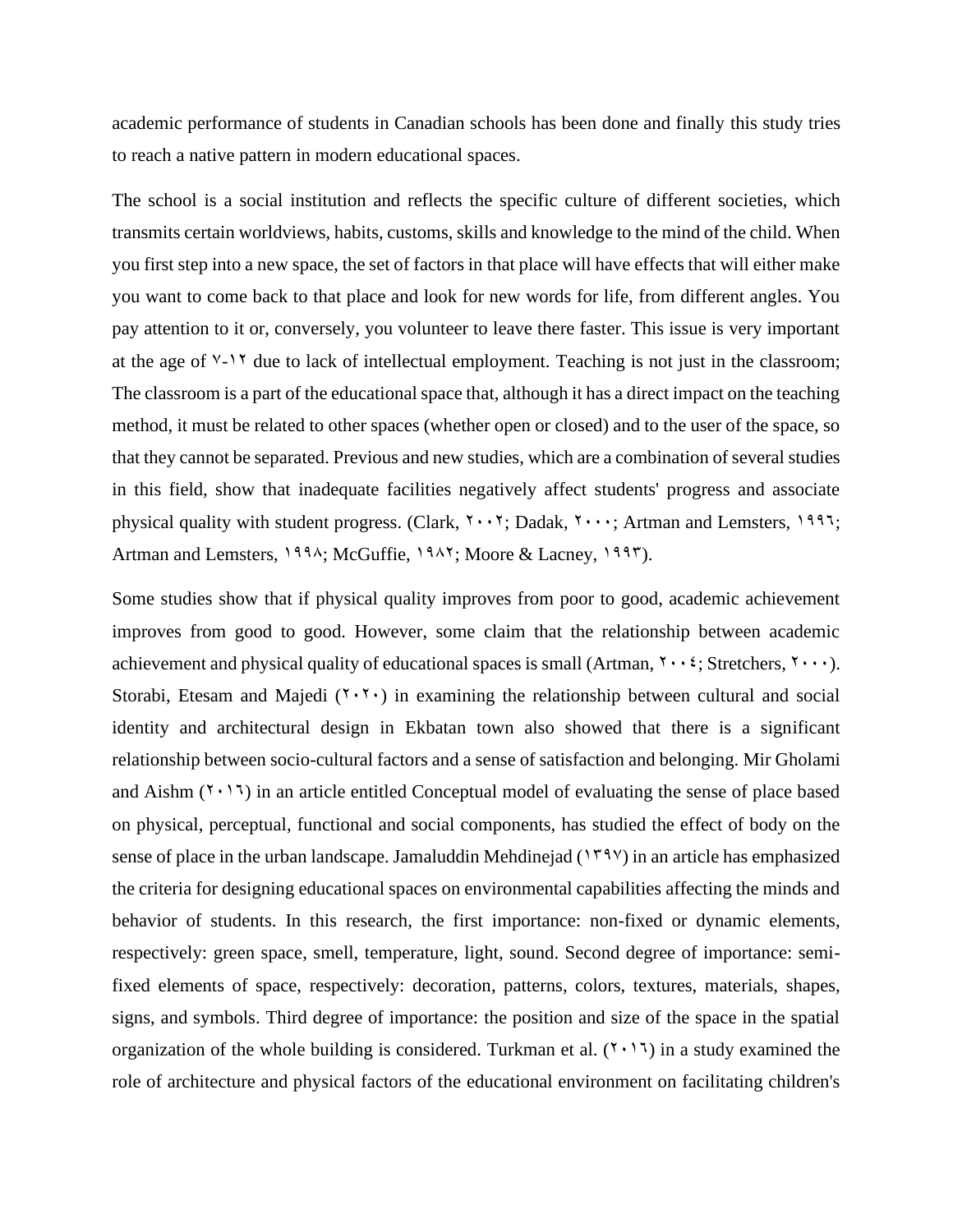learning. The result indicates that the constructive factors of the educational environment are effective in facilitating children's learning. Together, these factors provide the conditions for students to be able to focus more easily on the lesson material, and on the other hand, create better conditions for the teacher so that he can also convey the lesson material to the students better. The path facilitates learning for students. Jafari  $(2 \cdot 1)$  in a study examining the index of flexibility in educational spaces, concluded that the design of educational space with the ability to change the elements and arrangement of spaces, strengthens students to adapt to the environment and the power of decomposition and composition in it Raises and also causes their group interactions with each other in the educational environment. Anjum Shoaa  $(7 \cdot 7 \cdot)$  in an article examines the cultivation of creativity of architecture students and states that creativity is not limited to specific individuals, but by recognizing the mind and its abilities, provided conditions in a standard environment that enhances creativity and as a result of academic achievement in individuals. Pirtaj Hamedani  $(1 \cdot 1)$ , Khan Mohammadi and Sharifnejad in a study to explain and study the indicators that cause sociability, attractiveness and quality of an educational space based on environmental psychology, and the expression and study of these indicators for a faculty attractiveness, sociable and responsive music has addressed the psychological, educational, welfare and activity needs of its audience from the perspective of students, professors and audiences in the field and has provided architectural suggestions based on them. Ghofrani  $(1 \cdot 1)$  states that physical design indicators help to create a sustainable educational environment. The effect of light and color in educational environments, classroom shape, classroom furniture, classroom interior architecture, layout of educational spaces, appearance characteristics of materials in interior design, orientation, natural ventilation of educational buildings, roof system, insulation, green roofs, landscape architecture of the site (open yard) of schools, suitable facilities for schools, etc. are among the important topics in this article. Mortazavi  $(1 \cdot 1)$  by examining educational spaces from the perspective of environmental psychology states that the new schools are significantly better than the old schools in terms of architecture, health, classroom equipment and the desired index, but in terms of land density and density outdoors have worse conditions. There is no significant difference between the new and old classrooms in terms of safety indicators, school equipment, school land density, classroom area and volume density, and building or infrastructure density. In this regard, the safety index is of special importance.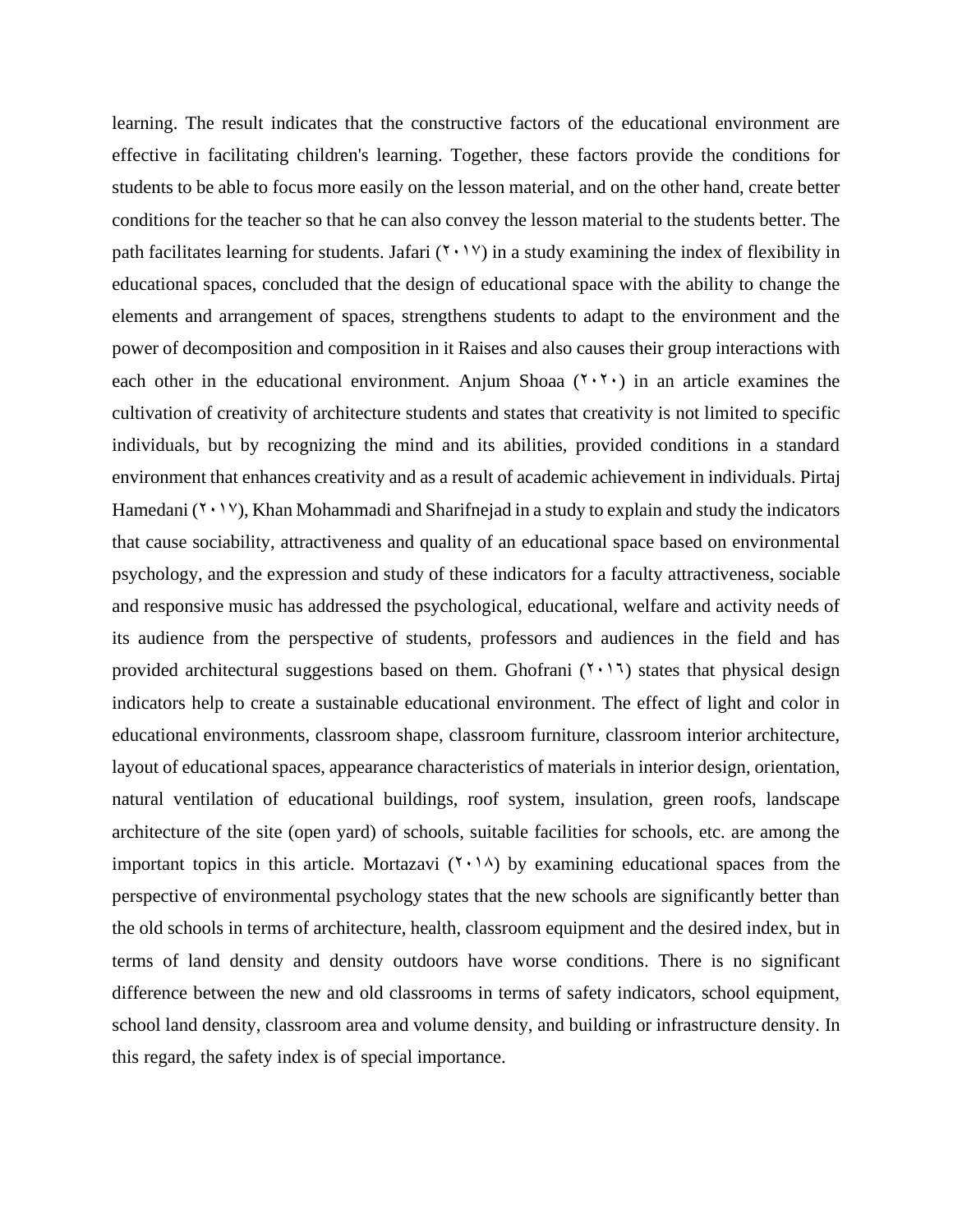After collecting data from previous research and the opinion of professors of architecture and psychology, the main criteria were extracted (as a closed questionnaire containing  $\gamma \wedge$  questions) to examine the physical component of the educational space.

All high schools are ranked based on the performance of  $\cdot \cdot$  th graders, according to the annual Toronto-Canada National Examination. In this study,  $\frac{1}{2}$  high schools with different efficiencies (from weak to strong) and from different neighborhoods were randomly determined and  $\mathbf{\tilde{v}}$ . students from each school (a total of  $14 \cdot$  students in equal proportions of girls and boys) by cluster random sampling were selected. The initial questionnaire was given to a number of professors of architecture and psychology and after approval, the final designed questionnaire was distributed among the samples. In this study, descriptive statistics have been used to describe data such as central indicators. In order to analyze the data and test the research hypotheses, inferential statistics and frequency distribution modeling were used to analyze the data. For this purpose, in this study, SPSS<sup>2</sup> software was used to study descriptive statistics and Smart Pls<sup> $\tau$ </sup> software was used to examine the research hypotheses. Also, Cronbach's alpha coefficient of the whole questionnaire is  $\cdot$ ,  $\wedge \wedge \wedge$ , which indicates the high reliability of the questionnaire.

To check the convergent validity, the extracted mean variance index was calculated. Convergent validity exists when the combined reliability is greater than  $\cdot$ ,  $\vee$  and the extracted mean variance index is greater than  $\cdot$ , $\circ$ . Also, the combined reliability must be greater than the mean variance index extracted. In this case, there will be a convergent validity condition. Due to the fulfillment of all  $\tau$  above conditions, the questionnaire has convergent validity. A single-sample Student's ttest was used to evaluate the status of the physical component and its criteria according to the results of Kolmogorov-Smirnov test and the normality of the data.

# **Conclusion**

The purpose of this study is to investigate the relationship between the performance of  $\cdot \cdot$ th grade high school students in  $\bar{\ }$  schools in Toronto, Canada and its localization to improve the quality of education in the country. Since there are new teaching methods to be realized in addition to the need for management and trained teachers, a suitable container must be considered with it in order to be effective in order to increase the quality of education.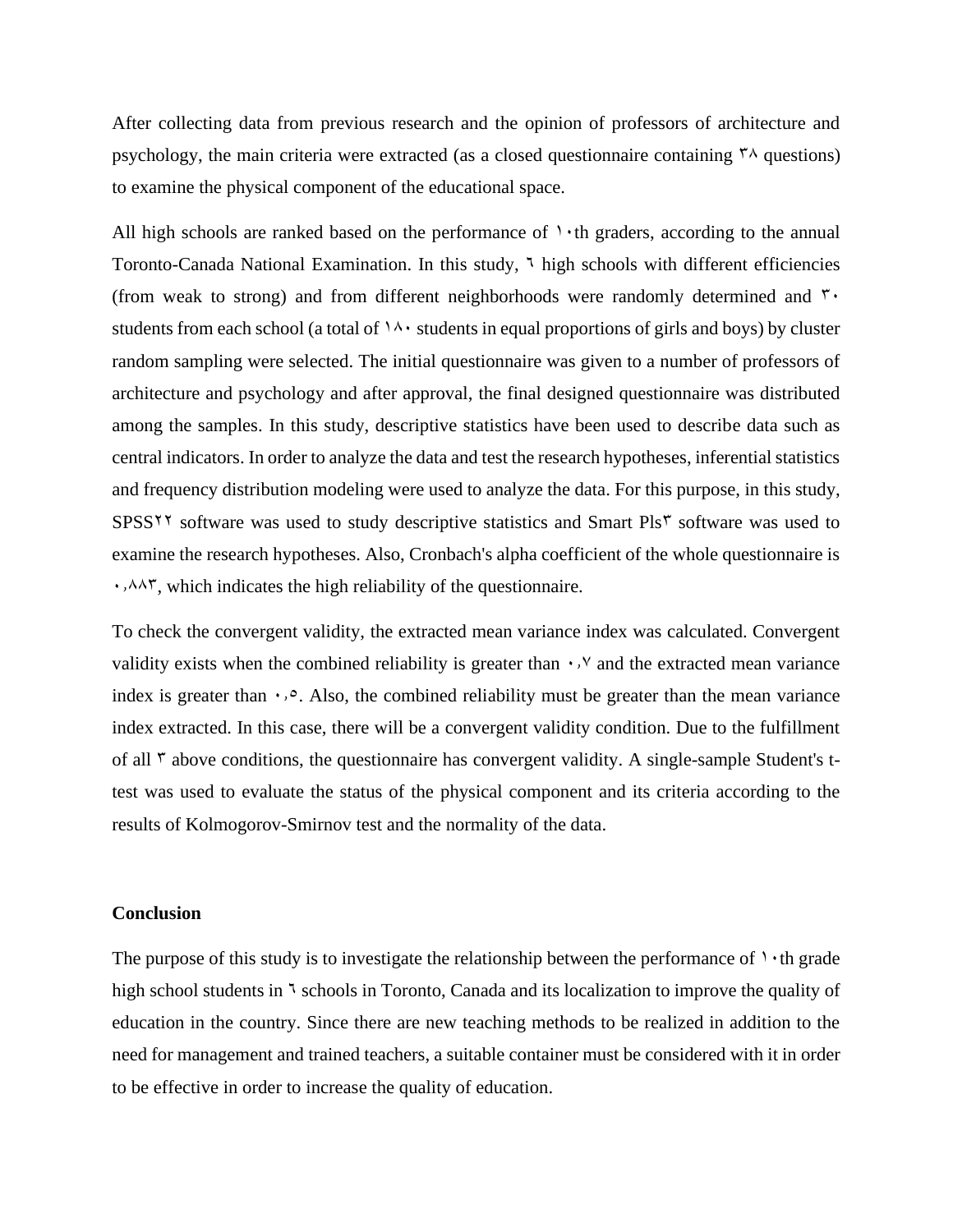The education curriculum is now firmly linked to the current school architecture model, so that without a change in the existing school building foundation, no alteration in the school education system and method can be imagined. Over the past few decades, growth global awareness of the creative and constructive education environment has raised the issue of school design in a new and very thought-provoking status. Modern schools, designed on the basis of a deeper understanding, show well that the organization of educational environments based on different social needs has influenced the art of teaching and learning. Regarding the component of educational environment, it should be stated that educational environment includes a set of attitudes, feelings and behaviors that affect the innovation, satisfaction and efficiency of individuals, including students, teachers and administrators. The learning environment should provide the conditions for the personal growth and development of students to nurture creative and independent students. The traditional philosophy of education was that the child is an empty, passive, and disinterested foundation in learning that must be taught to the child, otherwise he will not take the lead in learning. If the facilities of the educational environment are adjusted based on the resident's passive and passive role, and in contrast, the teacher's physical mastery as a teaching agent is emphasized, the teaching will be one-way. However, in recent researches, the flow of education is considered as a reciprocal process between students and teachers, and in order to achieve this, its bed must be provided in space (Lotf Atta,  $Y \cdot Y$ ). According to the analyzes, the criteria of communication between inside and outside the building, building design form and motor circulation had the highest frequency among respondents. By comparing the percentage of school performance with the percentage of satisfaction with the criteria of the physical component, an alignment relationship is observed. This finding is consistent with the results of Shahbazi ( $\gamma \rightarrow \infty$ ) research which showed that proper design of educational space strengthens students to adapt to the environment and increases the power of decomposition and composition in them and also causes group interactions. They interact with each other in an educational environment that is directly related to increasing their productivity. A creative learning environment includes different parts of social, educational and physical environment that should be completely flexible and appropriate to different educational programs. The physical elements of a creative learning environment should meet the different needs of students at different levels. One of the parts of these physical elements in the environment is related to accesses and circulation spaces. In a New Zealand study examining barriers to educational spaces for students with special physical and mental disabilities, participants were asked to list  $\cdots$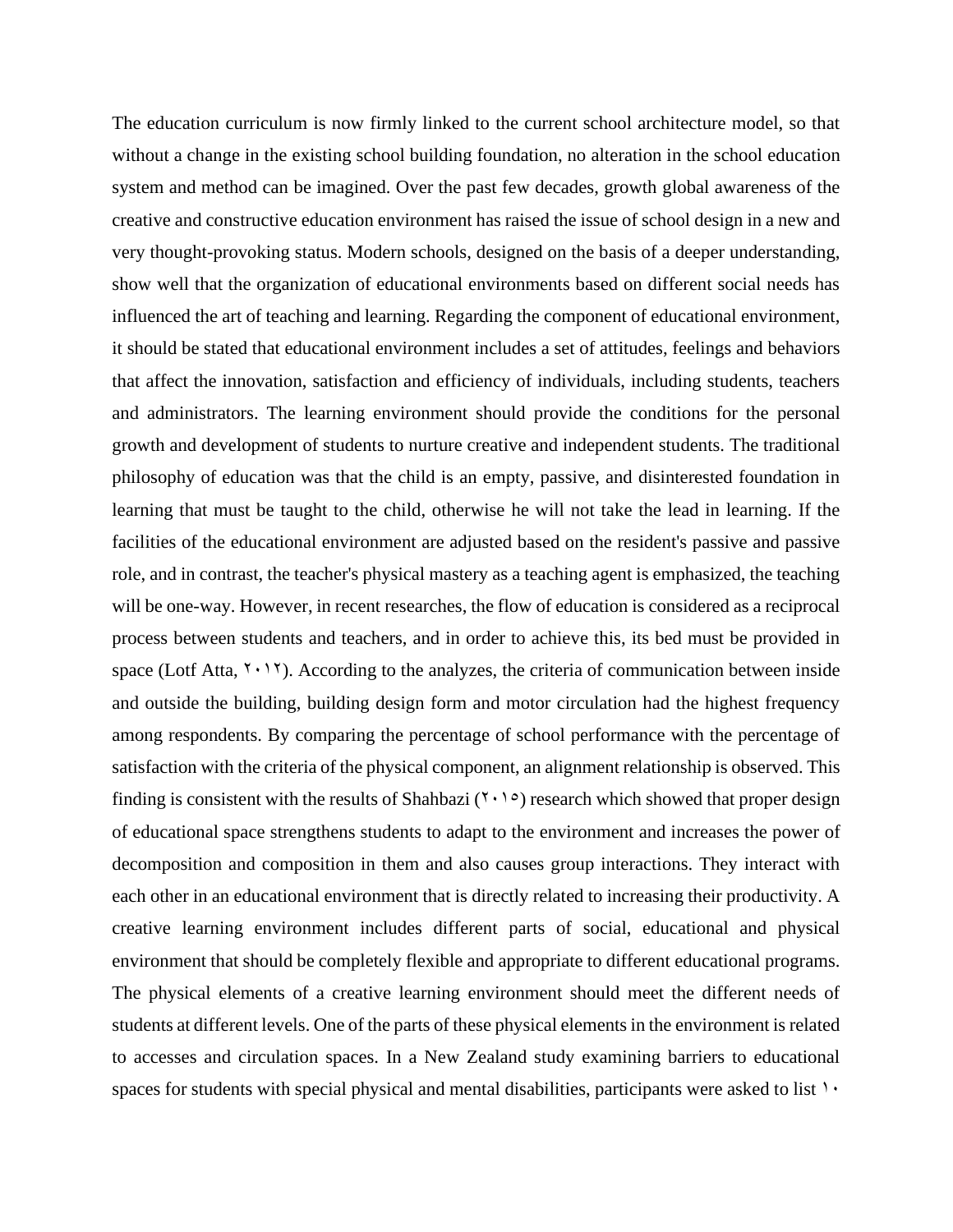of the  $\gamma \gamma$  barriers prepared by experts as the  $\gamma \gamma$  most important barriers to this knowledge. Students choose. The results showed that  $19\%$  of parents believed that the most important problem was due to improper design of educational spaces and  $17$ % considered the most important problem to be the physical spaces of schools (Kearney,  $\mathbf{Y} \cdot \mathbf{Y}$ ).

The results of the motor circulation criterion are consistent with Tanver  $(1 \cdots)$  research, which in a study to examine the facilities and quality and equipment of space, receiving movement paths is completely related to students' performance and named them as transparent spaces for sense of freedom and movement. Is. The results of this study are consistent with another study that showed that schools with crowded and cluttered physical environments have undesirable returns (Hullville and Velit,  $1940$ . Movement and circulation in school spaces is one of the four most important design features to explain the productivity of students. Another notable criterion is the communication inside and outside the educational buildings, which includes the transparency of its entrance and readability, the possibility of light, air, etc. entering the building and the safety of students. This criterion is also important in educational-control discussions, which with proper design leads to easy control of the educational space without creating a negative feeling in students. The similarity and typology of school building forms in recent years has been associated with the discussion of boredom of space, which is one of the factors that leads people to want to leave the environment and does not meet the need to understand the visual appeal of students. . As can be seen from the results, schools with higher academic performance have performed stronger in this area. Based on the research findings, it is proposed to redefine the existing buildings and a new model for building construction by focusing on the three criteria of the form of educational buildings, the connection between inside and outside the building and the movement of movement in space. New methods should be explained so that the path of new educational methods can be realized in its proper container.

### **References**

Abedi, Somayeh, Abbasi, Zahra, Banquet, Hassan (1799). Explain the role of knowledge-based urban spaces in fostering Kurdish creativity with an emphasis on science and technology parks. Journal of Islamic Art Studies. No.  $\forall y$ . Volume 17. pp.  $\forall y \in \exists \forall x$  [in Persian].

Anjum Shoaa, Amina ( $1799$ ). Fostering the creativity of architecture students by using a researchbased approach. Journal of Islamic Art Studies. No.  $\frac{4}{3}$ . Volume 17. pp. 71-Yo [in Persian].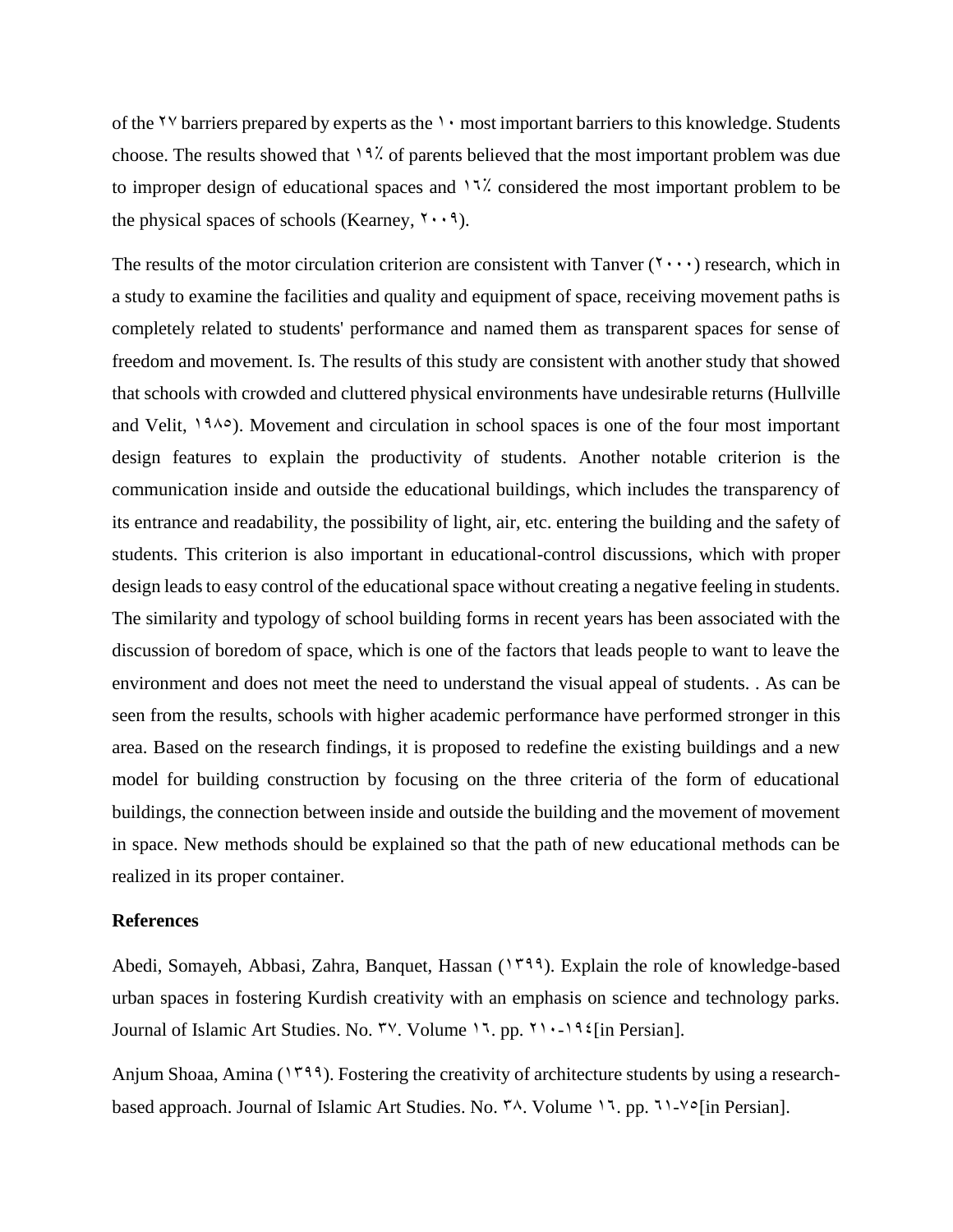Latifi, Ghalreza, Lotf Ata, Ainaz  $(179)$ . The effect of environmental factors on behavior in educational environments. Journal of Perspective. Issue  $\tau \tau$  November  $\tau$ 1- $\tau \tau$  [in Persian].

Shahbazi, Majid ( $179\xi$ ). The effect of interior design of educational environments on increasing students' learning. Science and Technology Conference. Malaysia [in Persian].

Storabi Ashtiani, Hamideh, Etesam, Majedi (1<sup>999</sup>). Cultural-identity policies of architectural projects with emphasis on Ekbatan town. Journal of Islamic Art Studies. No.  $\gamma$ . Volume 17. pp.  $\forall y \in \forall$ [in Persian].

Barrett, P. S., Zhang, Y., Davies, F., & Barrett, L. C.  $(7 \cdot 1)$ . "Clever Classrooms: Summary Report of The HEAD Project". Manchester: University of Salford.

Barrett, P., Zhang, Y., Moffat, J., & Kobbacy, K.  $(7 \cdot 17)$ . "A Holistic, Multi-Level Analysis Identifying the Impact of Classroom Design on Pupils' Learning". Building and Environment, 59,  $TVA = TAA$ .

Billups, F. D.  $(7 \cdot \cdot \wedge)$ . "Measuring College Student Satisfaction: A Multi-Year Study of The Actors Leading to Persistence". The  $\zeta^3$ th Annual Meeting of The Northeastern Educational Research Association, October  $\Upsilon \Upsilon$ ,  $\Upsilon \cdot \Lambda$ .

Borden, V. M. H. (1990). "Segmenting Student Markets with A Student Satisfaction and Priorities Survey". Research in Higher Education,  $\mathcal{F}(\mathcal{N})$ :  $\mathcal{N}^2$ - $\mathcal{N}\mathcal{N}$ .

Clark, H.  $(Y \cdot Y)$ . Building Education: The Role of The Physical Environment in Enhancing Teaching and Learning – Issues in Practice. London: Institute of Education. Corts, D. P., Lounsbury, J. W.

Saudargas, R. A., Tatum, H. E.  $(Y \cdot y)$ . "Assessing Undergraduate Satisfaction with An Academic Department: A Method and Case Study". College Student Journal,  $\tilde{r}$  ( $\tilde{r}$ ),  $\tilde{r}$ 99-410.

Cranny, C. J., Smith, P. C., & Stone, E. F. (Eds.). (1992). Job Satisfaction: How People Feel About Their Jobs and How it Affects Their Performance. New York: Lexington Books.

Cuba, L., & Hummon, D. M.  $(1997)$ . "A Place to Call Home: Identification with Dwelling, Community, And Region". The Sociological Quarterly,  $\tilde{\tau}(\cdot)$ ,  $\tilde{\tau}(\cdot)$ ,  $\tilde{\tau}(\cdot)$ ,  $\tilde{\tau}(\cdot)$ .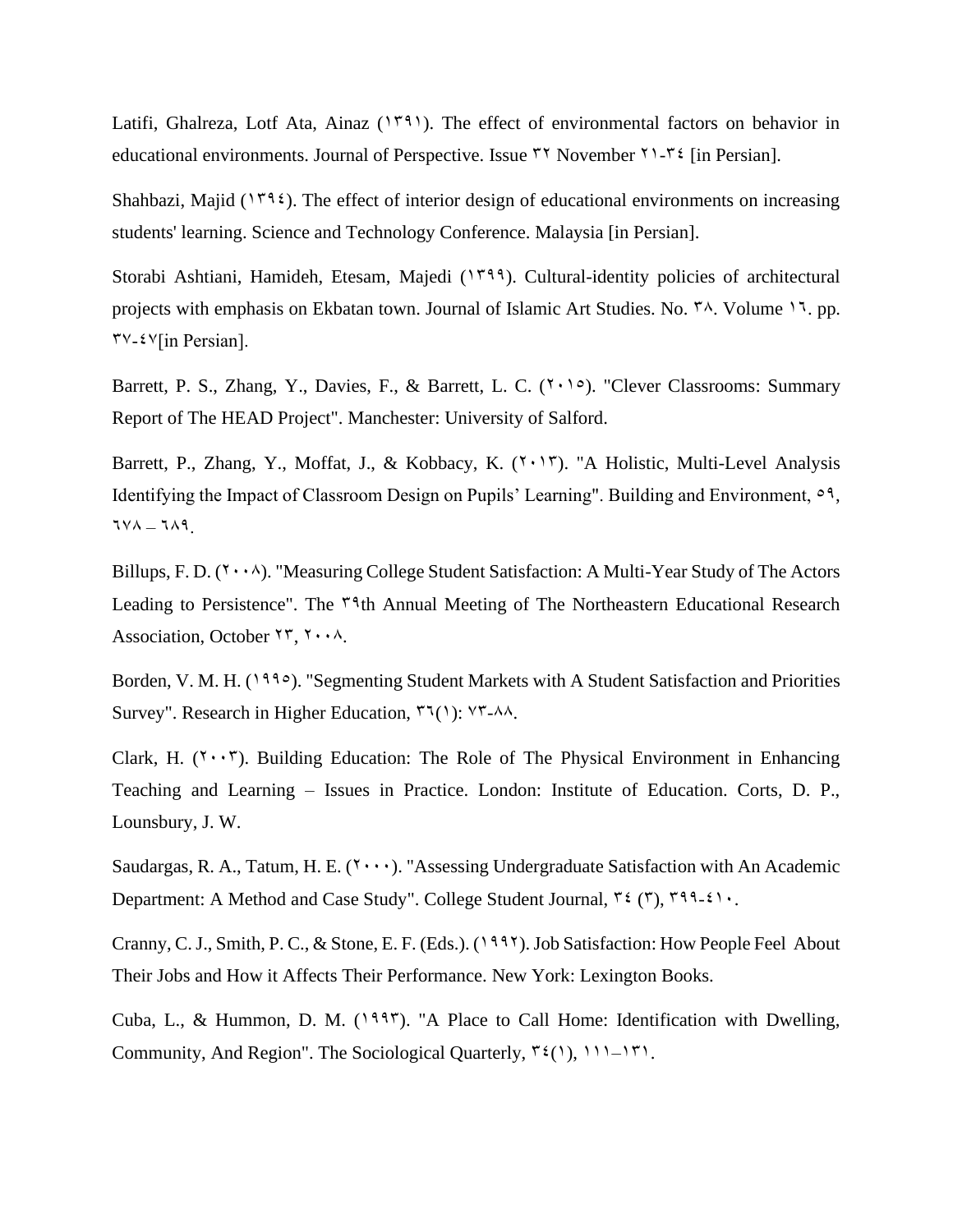Davenport, M.A., And D.H. Anderson.  $(7 \cdot \cdot \circ)$ ." Getting from Sense of Place to Place-Based Management: An Interpretive Investigation of Place Meaning and Perceptions of Landscape Change". Society and Natural Resources  $\lambda$ , No.  $\lambda$ :  $\lambda$ <sup>o</sup> =  $\lambda$ ).

Decenzo, D. A., & Robbins, S. P.  $(7 \cdot 1)$ . Fundamentals of Human Resource Management (10th Ed.). Hoboken, NJ: John Wiley & Sons, Inc.

Earthman, G. I., & Lemasters, L. (1995). "Review of Research on the Relationship Between School Buildings, Student Achievement, And Student Behavior". Paper Presented at The Council of Educational Facility Planners International, Tarpon Springs, Florida.

Edwards, M.M. (1995). "Building Conditions, Parental Involvement, And Student Achievement in The DC Public School System" (Unpublished Masters Dissertation). Georgetown University, Washington, D.C.

Elliot, K. M., & Healy M. A.  $(7 \cdot \cdot)$ . "Key Factors Influencing Student Satisfaction Related to Recruitment and Retention". Journal of Marketing for Higher Education,  $1, 1, 1, 1$ .

Elliott, K. M.  $(Y \cdot Y)$ . "Key Determinants of Student Satisfaction". Journal of College Student Retention,  $\mathcal{E}(\mathbf{y})$ :  $\mathbf{y} \cdot \mathbf{y}$ .

Eyck, R., Tews, M., & Ballester, J. M.  $(7 \cdot \cdot 9)$ ." Improved Medical Student Satisfaction and Test Performance with A Simulation-Based

Farnum, J., T. Hall, and L.E. Kruger.  $\forall \cdot \cdot \circ$ . "Sense of Place in Natural Resource Recreation and Tourism: An Evaluation and Assessment of Research Findings". General Technical Report PNW-GTR-660: US Department of Agriculture, Forest Service, Pacific Northwest Research Station.

Halpenny  $(7 \cdot 7)$ , Environmental Behavior, Place Attachment and Park Visitation: A Case Study of Visitors to Point Pelee National Park. Ph.D Thesis, Waterloo, Ontario, Canada.

Halstead, H.(1997)."Designing Facilities for a New Generation of Schools". Educational technology, October, Pp. $5\overline{4}$ - $5\overline{4}$ .

Hauge.  $(Y \cdot Y)$ , Identity and Place: "A Critical Comparison of Three Identity Theories". Taylor and Francis Ltd Journal, Volume  $\circ \cdot$ , Number 1, Pp.  $\circ \circ \circ$ 1(A)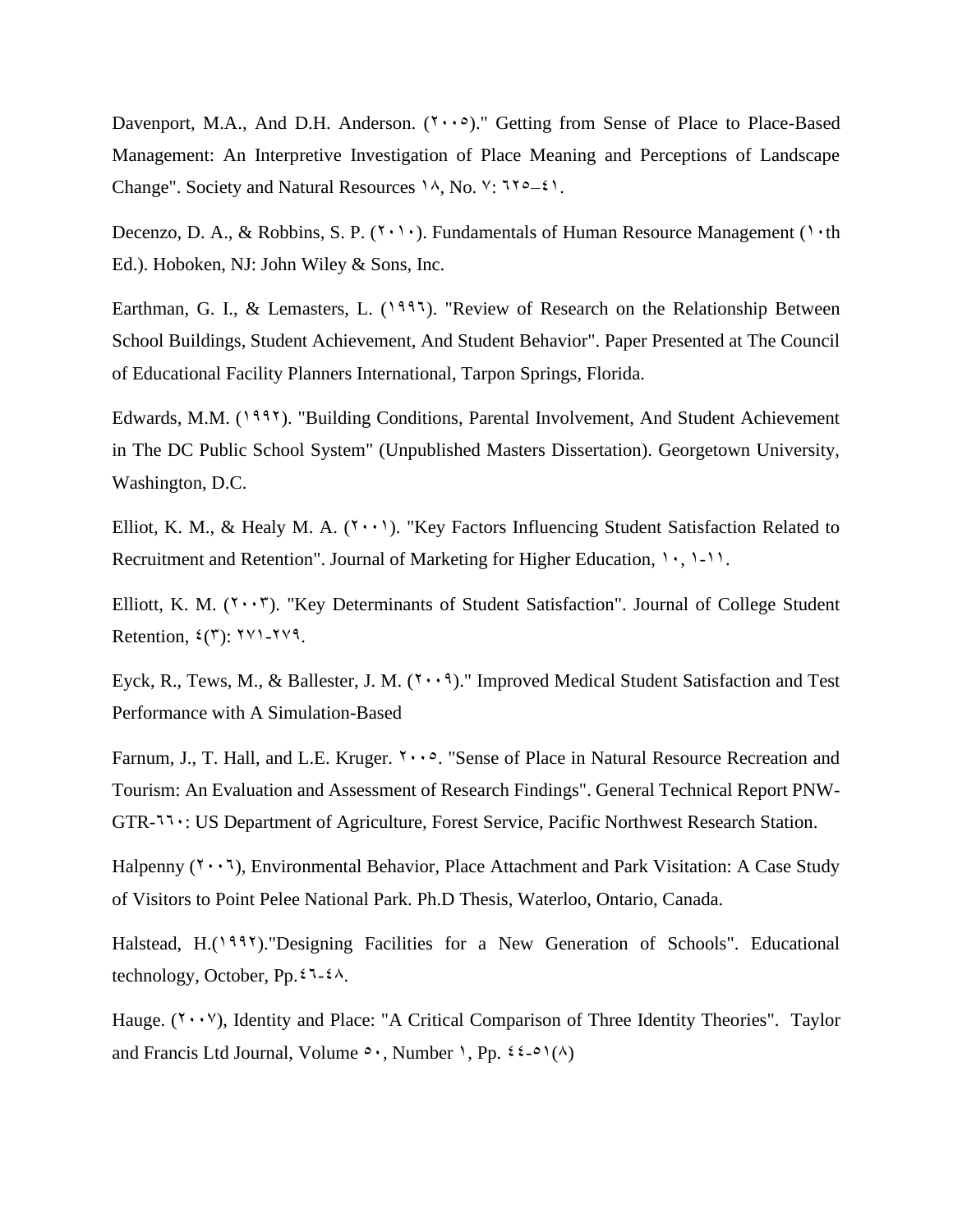Henshaw, R. G., Edwards, P. M., & Bagley, E. J.  $(7 \cdot 11)$ . "Use of Swivel Desks and Aisle Space to Promote Interaction in Midsized College Classrooms". Journal of Learning Spaces, 1(1).

Jacobs, M.H., And A.E. Buijs. (7,11)." Understanding Stakeholders' Attitudes Toward Water Management Interventions: Role of Place Meanings". Water Resources Research  $\mathcal{N}$ .

Jamelske,  $Xx$  ( $Y \cdot Y$ )." Measuring the Impact of a University First-Year Experience Program on Student GPA And Retention". Higher Education,  $\circ \vee (\tau)$ :  $\tau \vee \tau$ - $\tau \triangleleft \wedge$ .

Korpela, K. M.  $(19.49)$ . "Place-Identity as a Product of Environmental Self-Regulation". Journal of Environmental Psychology,  $9(7)$ ,  $721-707$ .

Kudryavtsev, A., Stedman And. R., Krasny, M.E  $(7 \cdot 17)$ . "Sense of Place in Environmental Education". Environmental Education Research  $\Lambda(Y)$ ,  $YY^q$ <sup>- $\Lambda$ o.</sup>.

Lackney, J. (1994). Twelve Design Principles. Presentation at CEFPI Conference Workshop. Minneapolis, MN.

Lackney, J. (1999). Twelve Design Principles. Presentation at CEFPI Conference Workshop. Minneapolis, MN.

Lalli, M. (1997). "Urban-Related Identity: Theory, Measurement, and Empirical Findings". Journal of Environmental Psychology 11, No.  $\epsilon$ :  $\gamma \sim -\gamma \cdot \gamma$ .

Lynch, K. ( $197 \cdot$ ). The Image of The City. Cambridge, Massachusetts: The MIT Press.

Manzo, L. C., & Perkins, D. D.  $(Y \cdot Y)$ . "Neighborhoods as Common Ground: The Importance of Place Attachment to Community Participation and Development". Journal of Planning Literature,  $Y \cdot 770 - 50 \cdot 1$ 

Marshak, D. (1995). The Emotional Experience of School Change: Resistance, Loss, and Grief. NASSP Bulletin  $\land \land$  ( $\circ \lor \lor$ ),  $\lor \lor \&$  No.  $\lor \lor \lor \lor \lor$ .

Mcdonald, J.P.<sup>(1997</sup>). Redesigning Schools: Lessons for the <sup>21</sup>st Century. San Francisco: Jossey Bass.

Molenbroek, J. F. M., Kroon-Ramaekers, Y. M. T., & Snijders, C. J.  $(7 \cdot \cdot 7)$ . "Revision of The Design of a Standard for The Dimensions of School Furniture". Ergonomics,  $\mathcal{F}(\gamma)$ ,  $\mathcal{F}(\gamma) = \mathcal{F}(\gamma)$ .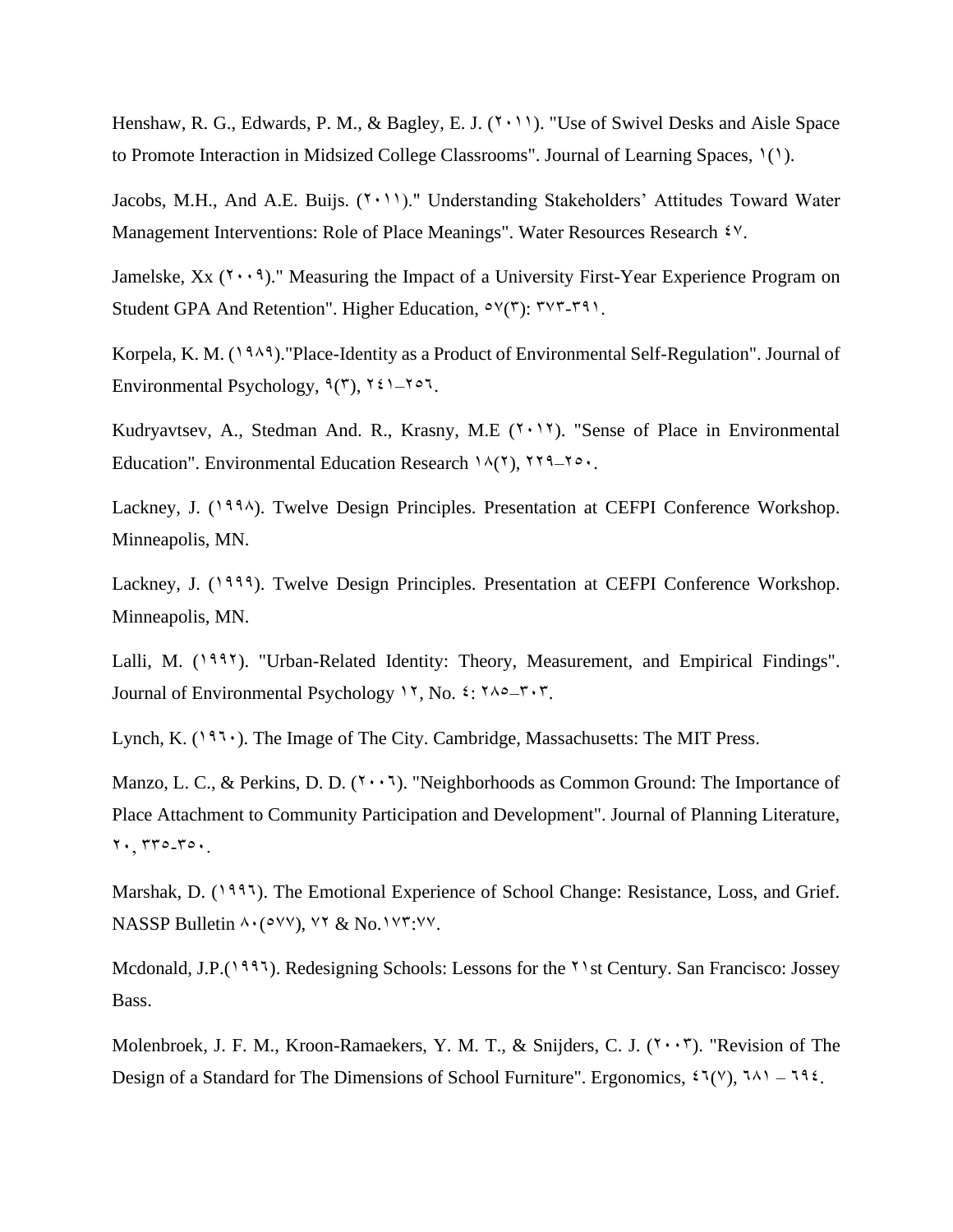Moore, R.L., and D. Scott.  $(7 \cdot \cdot 7)$ . "Place Attachment and Context: Comparing A Park and A Trail Within". Forest Science  $\zeta$ <sup>9</sup>, No. 7:  $\lambda$ YY- $\lambda \zeta$ .

Noel, L. (1978). Reducing the Drop-Out Rate. San Francisco: Jossey-Bass.

Owens, R.G. (1995). Organizational Behavior in Education. Boston: Allyn and Bacon.

Pascarella, E. T., & Terenzini, P. T.  $(1 \cdot \cdot \circ)$ . "How College Affects Students: A Third Decade of Research". Vol. <sup>Y</sup>. San Francisco: John Wiley & Sons.

Peterson, M., Wagner, J. A., & Lamb, C. W.  $(2 \cdot \cdot \cdot)$ . "The Role of Advising in Nonreturning Students' Perceptions of Their University". Journal of Marketing for Higher Education,  $\Upsilon(\mathbf{x})$ .

Proshansky, H. M., Fabian, A. K., & Kaminoff, R. (1945). "Place-Identity: Physical World Socialization of the Self". Journal of Environmental Psychology,  $\zeta(1)$ ,  $\zeta(3)$ ,  $\zeta(4)$ ,

Sanoff, H. (1994). School Design. New York: John Wiley & Sons.

Semken, S.  $(1 \cdot \cdot \circ)$ . "Sense of Place and Place-Based Introductory Geoscience Teaching for American Indican and Alaska Native Undergraduates". Journal of Geoscience Education $\circ$ <sup>r</sup>, No.  $Y: Y \in \mathcal{A} \cup \mathcal{A}$ .

Semken, S., and C. Butler Freeman.  $(Y \cdot Y)$ ."Cognitive and Affective Outcomes of a Southwest Place-Based Approach to Teaching Introductory Geoscience". Paper Presented at the National Association for Research in Science Teaching  $\gamma \cdot \gamma$  Annual Meeting, New Orleans, Louisiana.

Semken, S., and E. Brandt.  $(1 \cdot 1)$ . Implications of Sense of Place and Place-Based Education for Ecological Integrity and Cultural Sustainability in Diverse Places. Adams,  $YAY - YY$ .

Smaldone, D., C. Harris, and N. Sanyal.  $(1 \cdot \cdot \circ)$ . "An Exploration of Place as A Process: The Case of Jackson Hole, WY". Journal of Environmental Psychology  $\forall \circ : \forall \forall x \in \mathcal{X}$ .

Smaldone, D., C. Harris, and N. Sanyal.  $(\gamma \cdot \cdot \lambda)$ . "The Role of Time in Developing Place Meanings". Journal of Leisure Research  $\mathfrak{c}$ . No.  $\mathfrak{c}$ :  $\mathfrak{c} \vee \mathfrak{q}_{-\mathfrak{0}}$ .

Stedman, R.C.  $(1 \cdot \cdot \cdot)$ ." Attitude and Identity in the Prediction of Behavior: Fight or Flight from Threatened Places?". Paper Presented at the <sup>17</sup>rd Annual Meeting of The Rural Sociological Ociety, Washington, DC.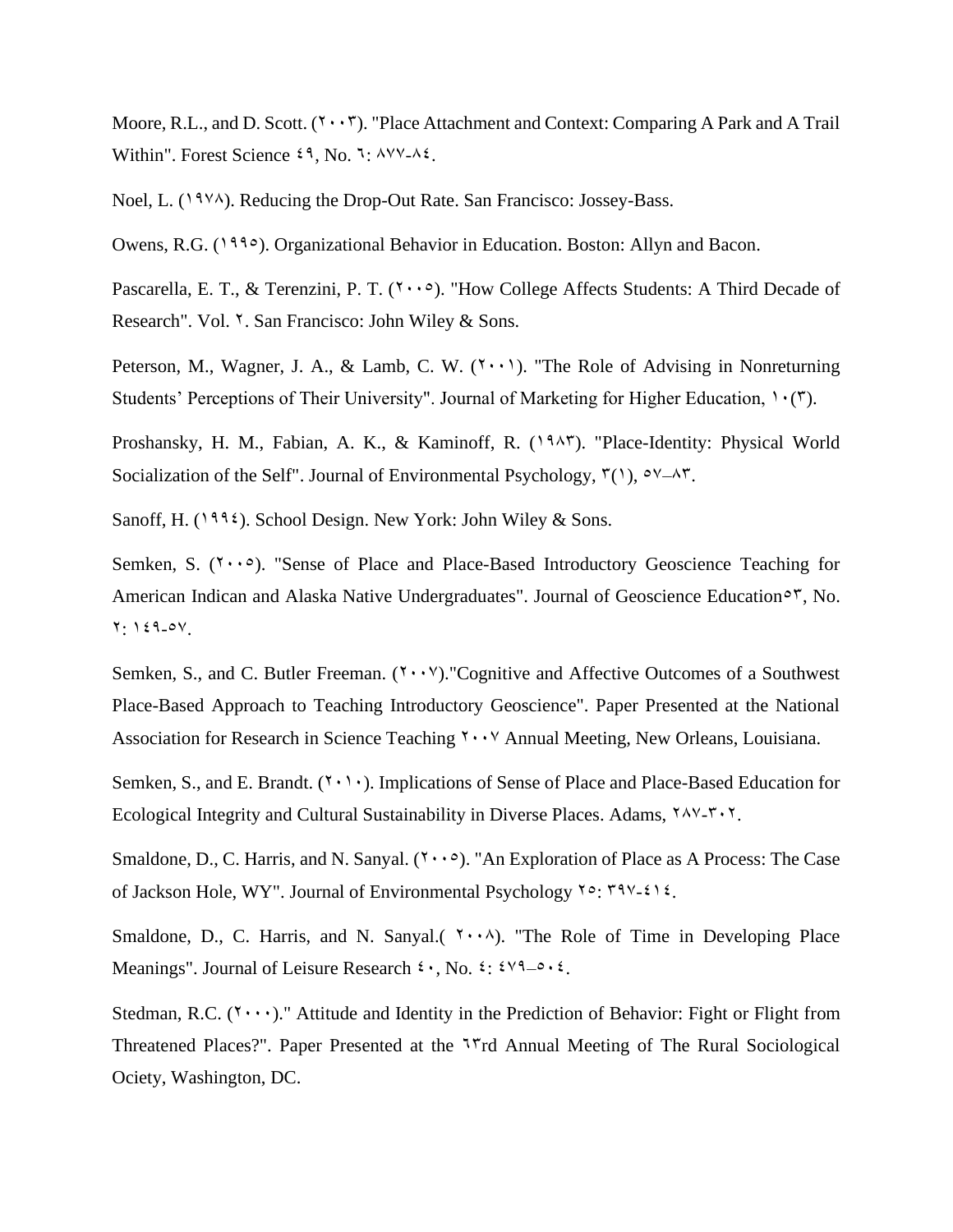Stedman, R.C.  $(Y \cdot Y)$ . "Toward a Social Psychology of Place: Predicting Behavior from Place-Based Cognitions, Attitude, and Identity". Environment and Behavior  $\tilde{\tau}$ , No.  $\circ$ :  $\circ$ 11-41.

Stewart, D. ( $\gamma$ ,  $\gamma$ )." Maximising Investment". American School & University,  $\gamma$ (9),  $\gamma$  =  $\gamma$ 9.

Stewart, W.  $(Y \cdot \cdot \wedge)$ ."Place Meanings in Stories of Lived Experience. In Understanding Concepts of Place in Recreation Research and Management".General Technical Report PNW-GTR-  $\forall i$ , Ed. L.E. Kruger, T.E. Hall, and M.C. Stiefel,  $\Lambda^{\nu}$   $\rightarrow$   $\Lambda$ .

Stokols, D., &Shumaker, S.A. (1981). "People in Places: A Transactional View of Settings". In Harvey, J.H. (Ed.). Cognition Social Behavior and The Environment.(Pp.  $\sharp \sharp \dashv \sharp \dashv \sharp \land \land$ )Hillsdale, - NJ: Lawrence Erlbaum Assoc.

Stokowski, P.A.  $(7 \cdot \cdot 7)$ . "Languages of Place and Discourses of Power: Constructing New Senses of Place". Journal of Leisure Research  $\tilde{\tau}$ , No.  $\tilde{\tau}$ :  $\tilde{\tau}$ 14.

Tanner, C.K.  $(1 \cdot \cdot 1)$ . Effects of School Design on Student Outcomes". Journal of Educational Administration,  $\mathcal{W}(\mathcal{T})$ ,  $\mathcal{T}(\mathcal{N})$  –  $\mathcal{T}(\mathcal{N})$ .

Trentelman, C.K.  $(Y \cdot \cdot 9)$ . "Place Attachment and Community Attachment: A Primer Grounded in the Lived Experience of a Community Sociologist". Society and Natural Resources 11, No.<sup>1</sup>: 191- $Y \cdot$ .

Uzzell, D., Pol, E., & Badenas, D.  $(1 \cdot \cdot 7)$ . "Place Identification, Social Cohesion, and Environmental Sustainability". Environment and Behavior,  $\mathbf{r}(\cdot)$ ,  $\mathbf{r}(-\mathbf{r})$ .

Van Patten, S.R., and D.R. Williams.  $(1 \cdot \cdot \cdot)$ . "Problems in Place: Using Discursive Social Psychology to Investigate the Meanings of Seasonal Homes". Leisure Sciences  $\mathbf{r} \cdot$ , No.  $\circ$ :  $\mathbf{f} \cdot \mathbf{A} \cdot \mathbf{A} \cdot \mathbf{A}$ .

Vanclay, F.  $(Y \cdot \cdot \wedge)$ . Place Matters. In Making Sense of Place. Exploring Concepts and Expressions of Place Through Different Sense and Lenses, Ed. F. Vanclay, M. Higgins, and A. Blackshaw, 3- 11. Canberra: National Museum of Australia Press.

Vaske, J. J., & Kobrin, K. C.  $(7 \cdot \cdot)$ . "Place Attachment and Environmentally Responsible Behavior". Journal of Environmental Education,  $\forall \lambda$ ,  $\lambda$ <sub>-</sub> $\lambda$ <sub>1</sub>.